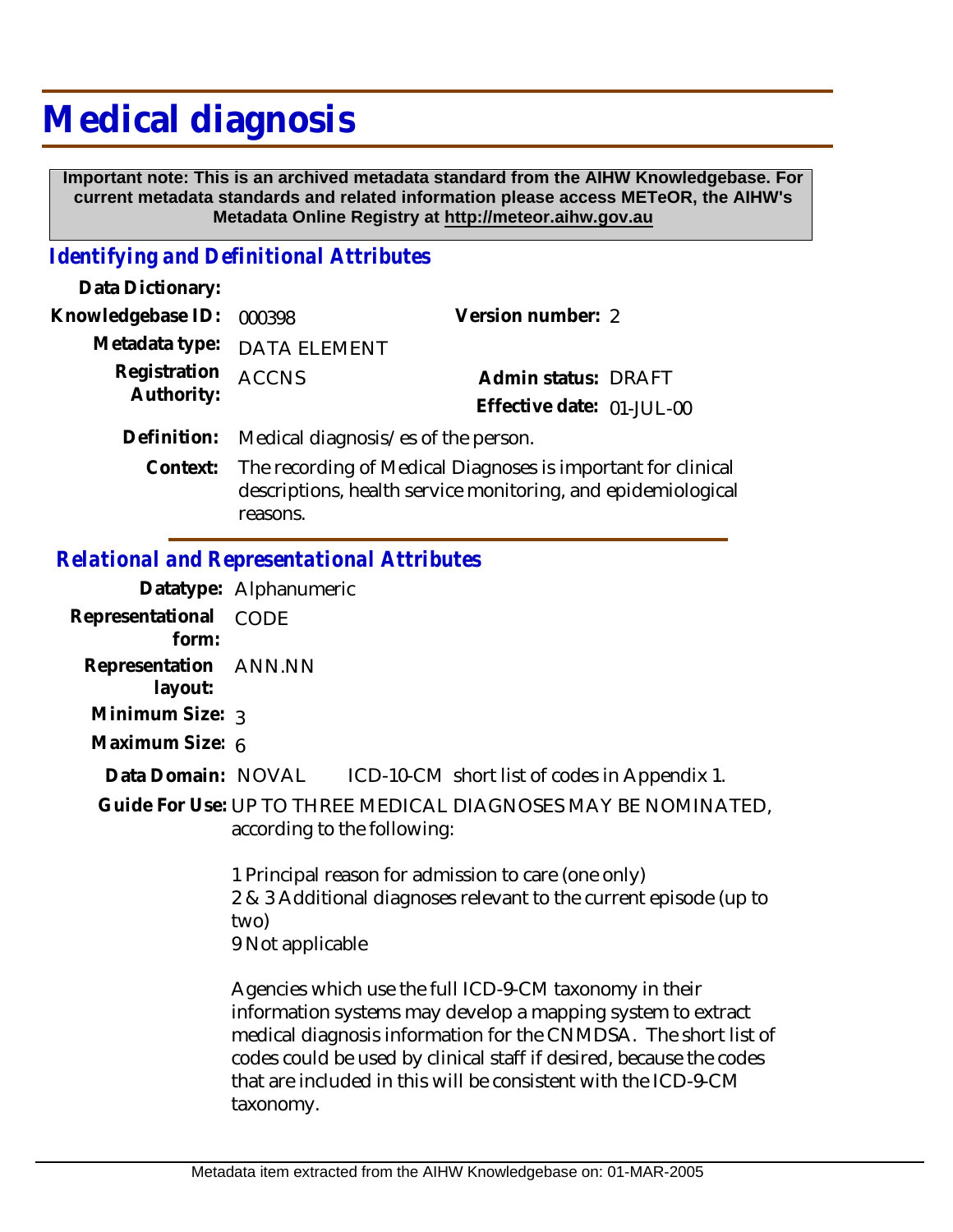The item excludes: - Surgical procedures which are coded under N-6..

Verification Rules:To be collected at admission.

If no Medical diagnosis/es are relevant to the current episode, then ?not applicable? should be entered for all principal, second and third diagnoses. If there is no principal Medical diagnosis for the episode then ?not applicable? should be entered for principal and the relevant diagnosis entered under the second or third level.

The short list of codes developed for use with the CNMDSA is based on the most frequently occurring diagnoses in the CNMDSA data collection. The code list which appears in Appendix 1 includes a list of ICD-9-CM Medical diagnosis codes and an upgrade of the list to ICD-10-AM for future reference. Upgrading of the list to ICD-10-AM has been undertaken by the National Centre for Classification in Health.

## *Administrative Attributes*

|  | Source Document: The Official NCC Australian Version of the International |
|--|---------------------------------------------------------------------------|
|  | Classification of Diseases, 9th Revision, Clinical Modification.          |
|  | (2nd. Ed.), published by the National Centre for Classification in        |
|  | Health (1996) Sydney.                                                     |

Source Organisation: Australian Council of Community Nursing Services Inc.

Comments: The original CNMDSA Version 1.0 item ?Medical diagnosis? has been split into two items ?Medical diagnosis? and ?Procedure? in order to separate surgical or diagnostic procedures and diagnoses related to medical diagnosis.

> The complexity of the ICD-9-CM taxonomy, the characteristics of medical diagnoses and the reality that community nurses are not trained for this task and do not have the mandate or the time to undertake it, means that the coding of medical diagnosis to ICD-9- CM is problematic in many community nursing services. To assist services a short list of codes has been derived from the CNMDSA data collections and appears at Appendix 1. The list has been developed on the basis of the most frequently occurring diagnoses from those supplied during the CNMDSA data collections.

In 1998/1999 Australia will be introducing ICD-10-AM into the acute hospital sector and discussions have been held with the National Centre for Classification in Health to assist community